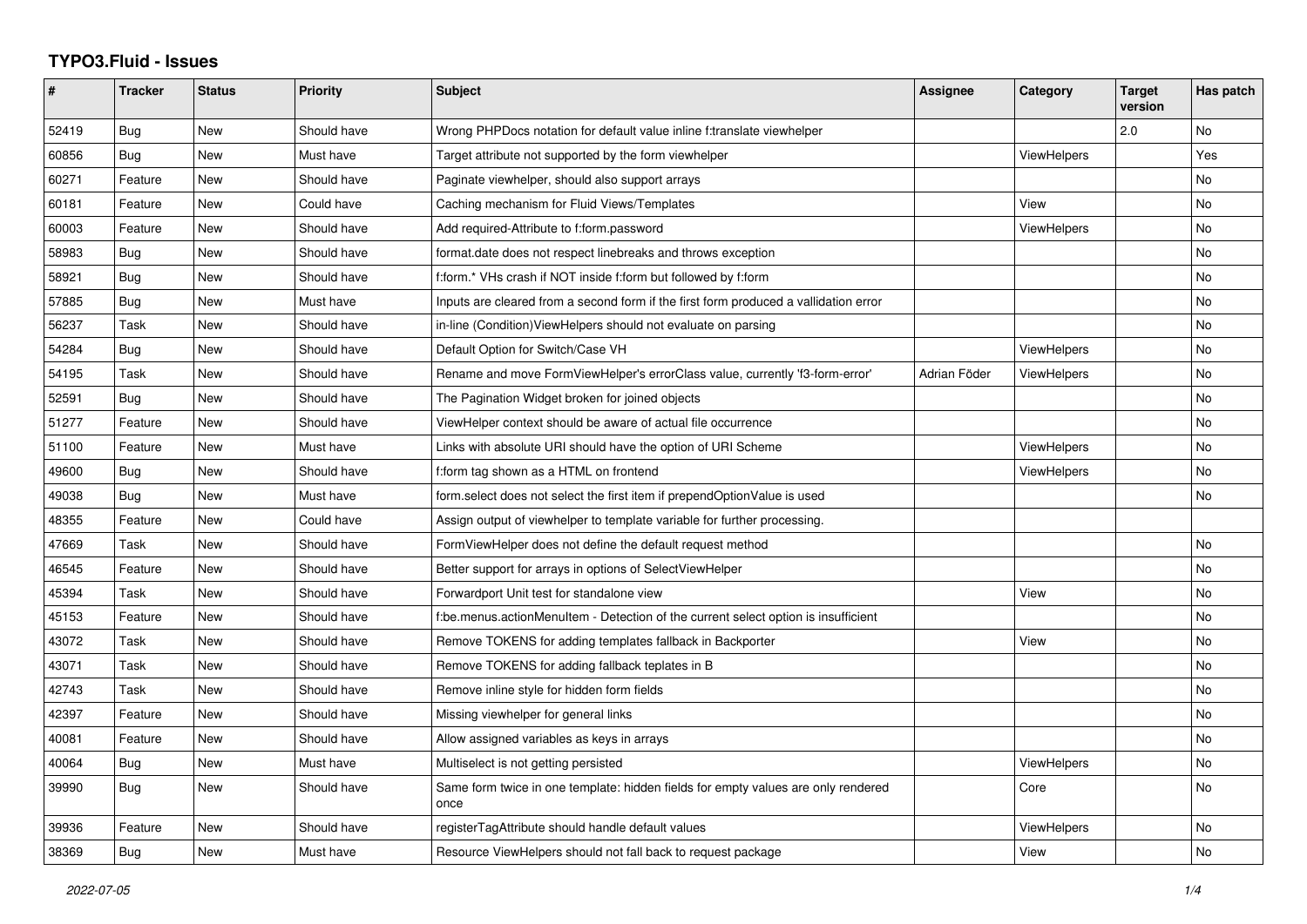| #     | <b>Tracker</b> | <b>Status</b> | <b>Priority</b>      | <b>Subject</b>                                                                                              | <b>Assignee</b>        | Category    | <b>Target</b><br>version | Has patch |
|-------|----------------|---------------|----------------------|-------------------------------------------------------------------------------------------------------------|------------------------|-------------|--------------------------|-----------|
| 38130 | Feature        | New           | Should have          | Checkboxes and multiple select fields should have an assignable default value                               |                        |             |                          | No        |
| 37619 | <b>Bug</b>     | New           | Should have          | Fatal Error when using variable in name attribute of Section ViewHelper                                     |                        | ViewHelpers |                          | No        |
| 37095 | Feature        | New           | Should have          | It should be possible to set a different template on a Fluid TemplateView inside an<br>action               | Christopher<br>Hlubek  |             |                          | No        |
| 36655 | Bug            | New           | Should have          | <b>Pagination Links</b>                                                                                     |                        | Widgets     |                          | No        |
| 36559 | Feature        | New           | Could have           | New widget progress bar                                                                                     |                        |             |                          | Yes       |
| 36410 | Feature        | New           | Should have          | Allow templates to send arguments back to layout                                                            |                        | ViewHelpers |                          | No        |
| 34309 | Task           | New           | Could have           | Unknown ViewHelpers cause exception - should be handled more graceful                                       |                        | ViewHelpers |                          | No.       |
| 33551 | Bug            | New           | Must have            | View helper values break out of a partial scope                                                             | Sebastian<br>Kurfuerst | Core        |                          | No        |
| 33215 | Feature        | New           | Should have          | RFC: Dynamic values in ObjectAccess paths                                                                   |                        |             |                          | No        |
| 32035 | Task           | New           | Should have          | Improve fluid error messages                                                                                |                        | Core        |                          | Yes       |
| 31955 | Feature        | New           | Should have          | f:uri.widget                                                                                                |                        | Widgets     |                          | No        |
| 30937 | Bug            | <b>New</b>    | Should have          | CropViewHelper stringToTruncate can't be supplied so it can't be easily extended                            |                        | ViewHelpers |                          | Yes       |
| 30555 | Feature        | New           | Could have           | Make TagBuilder more extensible                                                                             |                        | Core        |                          | No        |
| 28554 | Bug            | New           | Should have          | (v4) implement feature flag to disable caching                                                              |                        |             |                          | No        |
| 28553 | Bug            | New           | Should have          | improve XHProf test setup                                                                                   |                        |             |                          | No        |
| 28552 | Bug            | New           | Should have          | (v5) write ViewHelper test for compiled run; adjust functional test to do two passes<br>(uncached & cached) |                        |             |                          | No        |
| 28550 | Bug            | New           | Should have          | (v4) make widgets cacheable, i.e. not implement childnodeaccess interface                                   |                        |             |                          | No        |
| 28549 | Bug            | New           | Should have          | make widgets cacheable, i.e. not implement childnodeaccess interface                                        |                        |             |                          | No        |
| 27607 | Bug            | New           | Must have            | Make Fluid comparisons work when first element is STRING, second is NULL.                                   |                        | Core        |                          | No        |
| 26664 | Task           | New           | Won't have this time | Clean up Form ViewHelpers                                                                                   |                        | ViewHelpers |                          | No        |
| 26658 | Task           | New           | Won't have this time | Make Form ViewHelpers consistent                                                                            |                        | ViewHelpers |                          | No        |
| 13045 | Bug            | New           | Should have          | Entity decode of strings are different between if-conditions and output of variable                         |                        |             |                          |           |
| 12863 | Bug            | New           | Should have          | Attributes of a viewhelper can't contain a '-'                                                              | Sebastian<br>Kurfuerst | Core        |                          | No        |
| 10911 | Task           | New           | Should have          | Tx_Fluid_ViewHelpers_Form_AbstractFormViewHelper->renderHiddenIdentityField<br>should be more reliable      |                        | ViewHelpers |                          | No        |
| 10472 | Feature        | New           | Could have           | Fluid Standalone distribution                                                                               |                        | Core        |                          | No        |
| 9950  | Task           | New           | Should have          | Binding to nested arrays impossible for form-elements                                                       |                        | ViewHelpers |                          |           |
| 9514  | Feature        | New           | Should have          | Support explicit Array Arguments for ViewHelpers                                                            |                        |             |                          |           |
| 8648  | Bug            | New           | Should have          | format.crop ViewHelper should support all features of the crop stdWrap function                             |                        | ViewHelpers |                          | No        |
| 7608  | Feature        | New           | Could have           | Configurable shorthand/object accessor delimiters                                                           |                        | Core        |                          | Yes       |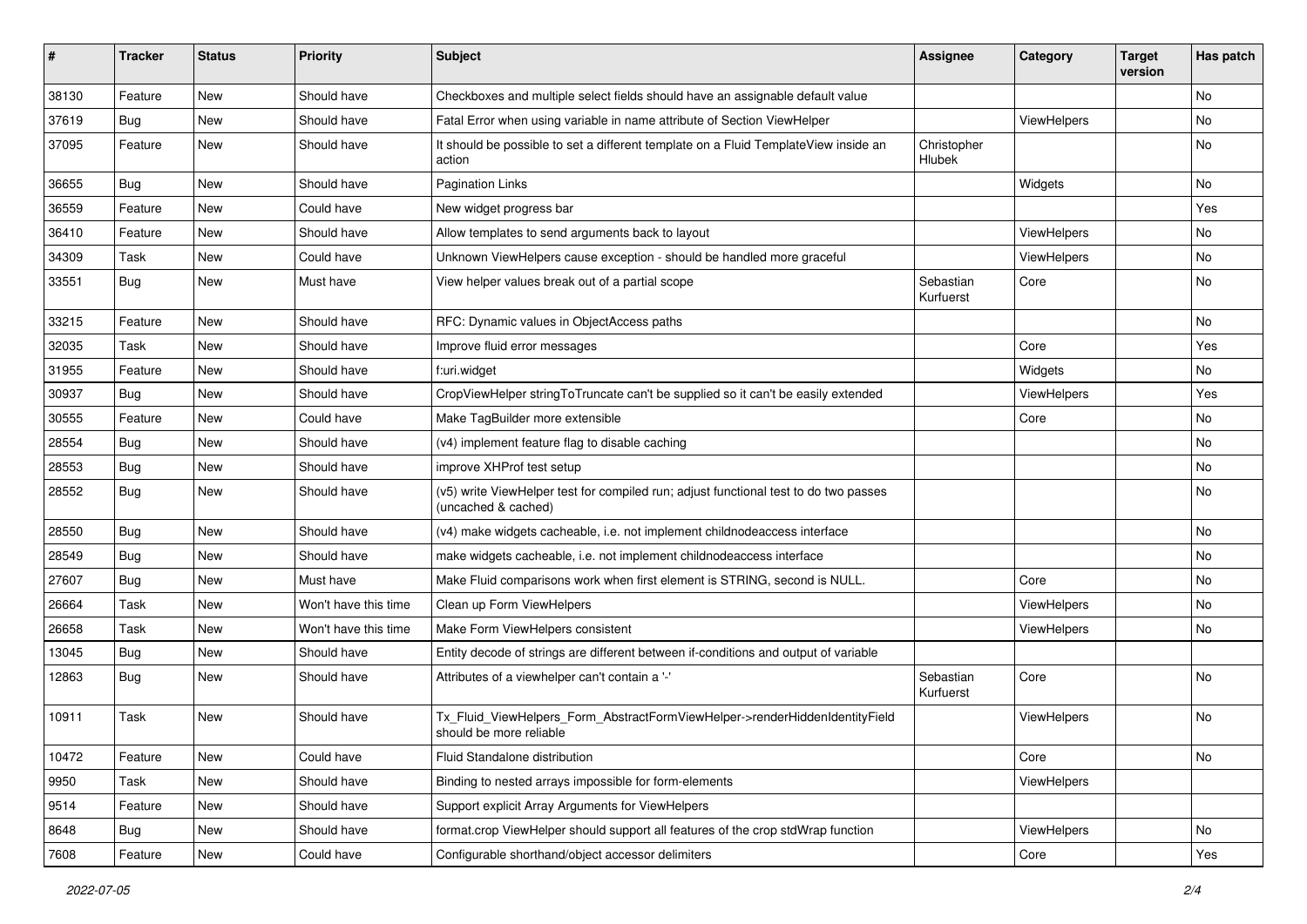| ∦     | <b>Tracker</b> | <b>Status</b>            | <b>Priority</b> | <b>Subject</b>                                                                        | <b>Assignee</b>             | Category    | <b>Target</b><br>version | Has patch |
|-------|----------------|--------------------------|-----------------|---------------------------------------------------------------------------------------|-----------------------------|-------------|--------------------------|-----------|
| 4704  | Feature        | New                      | Should have     | Improve parsing exception messages                                                    |                             | Core        |                          |           |
| 3725  | Feature        | New                      | Could have      | CSS Engine                                                                            | Christian Müller            | ViewHelpers |                          | No        |
| 3481  | Bug            | New                      | Should have     | Use ViewHelperVariableContainer in PostParseFacet                                     |                             | Core        |                          | No        |
| 1907  | Feature        | New                      | Could have      | Default values for view helpers based on context                                      |                             | Core        |                          |           |
| 45384 | <b>Bug</b>     | New                      | Must have       | Persisted entity object in widget-configuration cannot be deserialized (after reload) |                             | Widgets     | 2.0.1                    | No        |
| 62346 | Feature        | New                      | Could have      | f:comment should have high precende                                                   |                             | Core        | 3.x                      | <b>No</b> |
| 28551 | Bug            | Accepted                 | Should have     | (v4) backport VHTest                                                                  | Sebastian<br>Kurfuerst      |             |                          | No        |
| 9005  | Feature        | Accepted                 | Could have      | Fluid Template Analyzer (FTA)                                                         | Sebastian<br>Kurfuerst      |             |                          |           |
| 5933  | Feature        | Accepted                 | Should have     | Optional section rendering                                                            | Sebastian<br>Kurfuerst      | ViewHelpers |                          | No        |
| 36662 | Bug            | Needs<br>Feedback        | Should have     | Checked state isn't always correct when property is collection                        | Kevin Ulrich<br>Moschallski | ViewHelpers | 1.1.1                    | No        |
| 58862 | <b>Bug</b>     | Needs<br>Feedback        | Should have     | FormViewHelper doesn't accept NULL as value for \$arguments                           | <b>Bastian</b><br>Waidelich | ViewHelpers |                          | Yes       |
| 46091 | Task           | <b>Needs</b><br>Feedback | Should have     | Show source file name and position on exceptions during parsing                       |                             |             |                          | No        |
| 45345 | Feature        | Needs<br>Feedback        | Should have     | Easy to use comments for fluid that won't show in output                              |                             |             |                          |           |
| 33628 | <b>Bug</b>     | Needs<br>Feedback        | Must have       | Multicheckboxes (multiselect) for Collections don't work                              | Christian Müller            | ViewHelpers |                          | No        |
| 33394 | Feature        | Needs<br>Feedback        | Should have     | Logical expression parser for BooleanNode                                             | <b>Tobias Liebig</b>        | Core        |                          | No        |
| 8989  | Feature        | Needs<br>Feedback        | Could have      | Search path for fluid template files                                                  |                             | View        |                          | No        |
| 8491  | Task           | Needs<br>Feedback        | Should have     | link.action and uri.action differ in absolute argument                                | Karsten<br>Dambekalns       | ViewHelpers |                          | No        |
| 3291  | Feature        | Needs<br>Feedback        | Should have     | Cacheable viewhelpers                                                                 |                             |             |                          | No        |
| 46289 | <b>Bug</b>     | Needs<br>Feedback        | Should have     | Enable Escaping Interceptor in XML request format                                     |                             | View        | 2.0.1                    | No        |
| 40998 | <b>Bug</b>     | <b>Under Review</b>      | Should have     | Missing parent request namespaces in form field name prefix                           | Sebastian<br>Kurfuerst      | ViewHelpers | 1.1.1                    | No        |
| 65424 | Bug            | <b>Under Review</b>      | Should have     | SelectViewHelper must respect option(Value Label)Field for arrays                     |                             | ViewHelpers |                          | No        |
| 59057 | <b>Bug</b>     | <b>Under Review</b>      | Must have       | Hidden empty value fields shoud be disabled when related field is disabled            | Bastian<br>Waidelich        | ViewHelpers |                          | No        |
| 55008 | Bug            | <b>Under Review</b>      | Should have     | Interceptors should be used in Partials                                               | Christian Müller            |             |                          | No        |